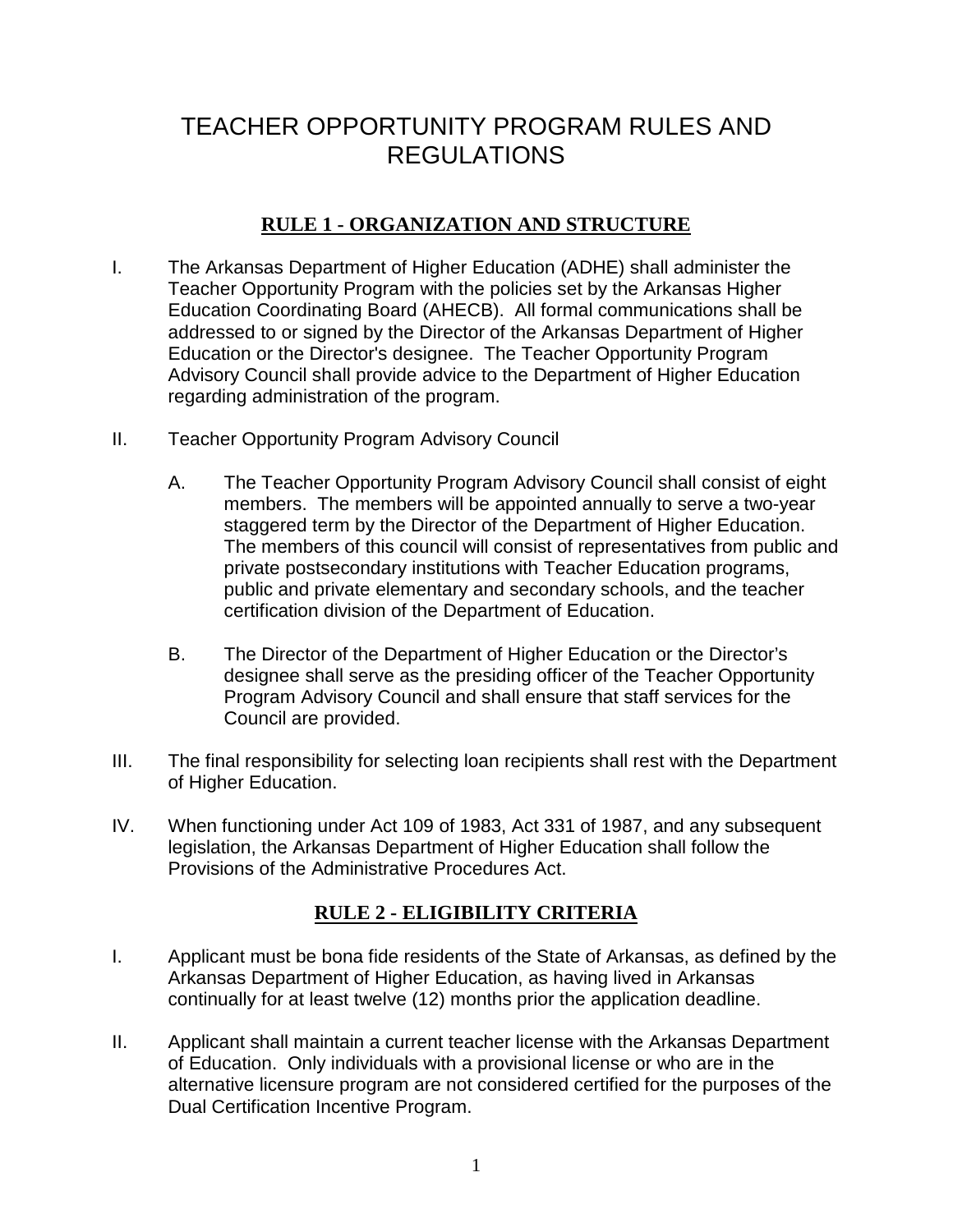- III. Recipient awarded under the Dual Licensure Incentive Program must:
	- A. Be currently employed as a classroom teacher, which includes librarian/media specialist, guidance counselor and administrator, in a public school in Arkansas; and
	- B. Have been employed as a classroom teacher for at least three (3) years immediately preceding application; and
	- C. Be accepted for enrollment in a teacher education program that will lead to licensure in a subject area that is different than the teacher's current licensure area and the subject area has either:
		- 1. Been declared by the Arkansas Department of Education as a subject area with a shortage of teachers; or
		- 2. Is in the grade level and subject area for which the school district has requested a waiver under 6-17-309.
	- D. Earn a 2.5 cumulative grade point average in courses required toward dual licensure.
- IV. Non-Dual Licensure Program requires that:
	- A. Applicant must be currently employed as a classroom teacher which includes librarian/media specialist, guidance counselor and administrator, in Arkansas and declare an intention to continue such employment in Arkansas.
	- B. Applicant must be enrolled in an approved institution in Arkansas.
	- C. Applicant must be enrolled in college level courses, excluding correspondence courses, directly related to their employment as certified by the Director of the Department of Education, General Education Division.
	- D. Recipient must maintain at least a 2.50 grade point average in the courses funded by the Teacher Opportunity Program. Recipients funded for one course must obtain at least a "B" for that course. Recipients funded for two courses must obtain at least a "B" for one course and a "C" for the other.

# **RULE 3 - APPLICATION PROCESS**

I. Solicitation of Applicants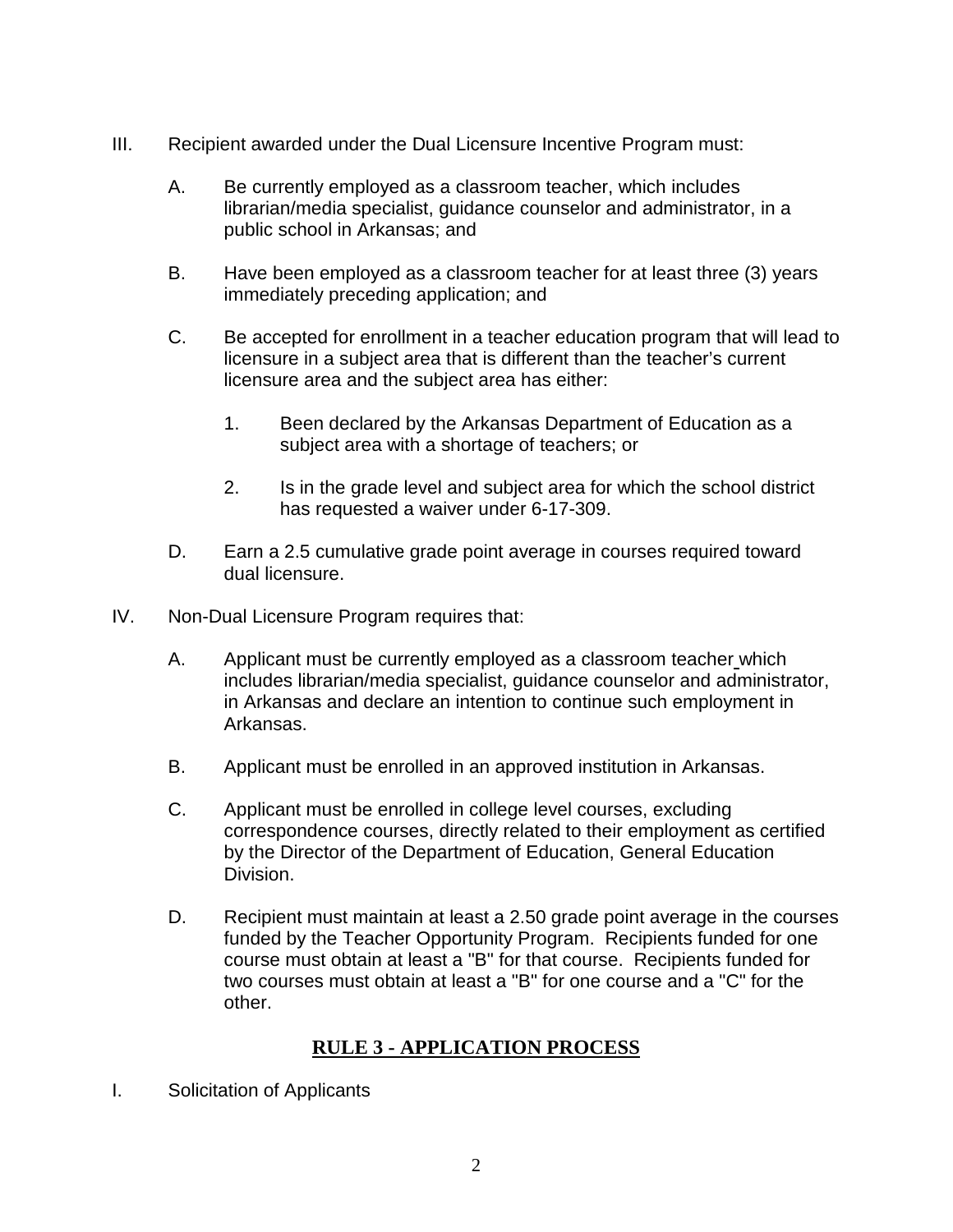Applications will be available at the Arkansas Department of Higher Education's website. Applications will also be mailed to individuals upon request.

II. Submission of Application

Applications include personal information, as well as education and employment information. The Department of Higher Education will review all applications to ensure that all pertinent data are included and will notify the applicant of the status of the application. If the application is incomplete, ADHE will notify the applicant of this status, the information that is missing, and the deadline to submit the information. This deadline will be no less than two weeks from the date of the notification letter.

III. Application Deadline

The application deadline will be set each year by the Department of Higher Education. All applications must be submitted by the established deadline date. Applications received after the deadline date will not be considered for participation in the Teacher Opportunity Program. The Department may establish alternate deadlines for applicants based on the start date of each term.

# **RULE 4 – AWARD PROCESS**

- I. Selection of Recipients
	- A. The final responsibility for selecting recipients shall rest with the Director of the Arkansas Department of Higher Education.
	- B. Applications for the Dual Licensure Incentive Program will receive first priority for awards. If funds remain after awarding all eligible applicants under the Dual Licensure Incentive Program, Non-Dual Licensure Program applicants will be ranked according to criteria developed in conjunction with the Department of Education, focusing on state-wide needs.
- II. Notification of Recipients
	- A. Selected recipients will receive an award notice stating their eligibility for the program. The award notice will include, where applicable, the student's name, social security number, and award amount.

### **RULE 5 – REIMBURSMENT AMOUNT**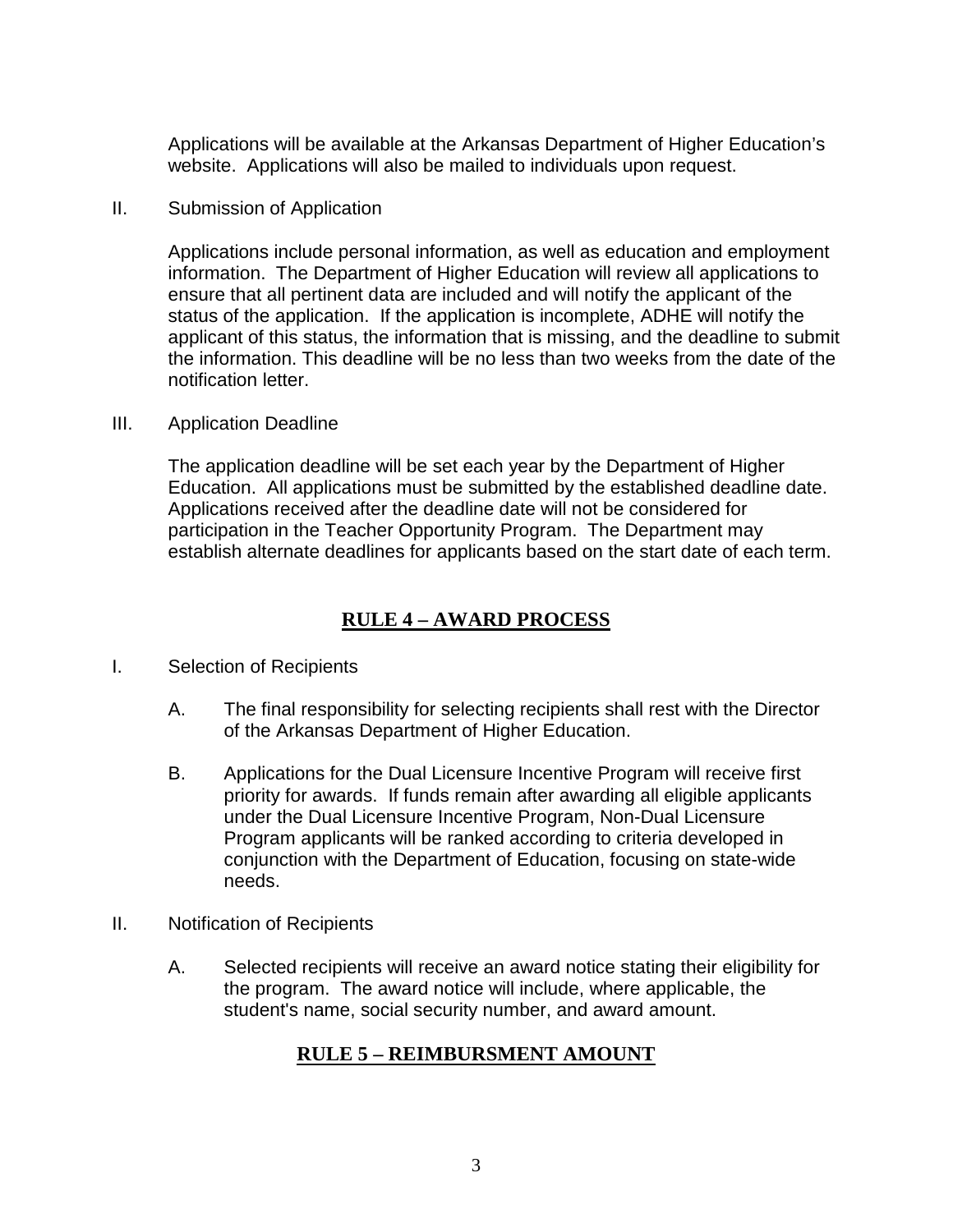- I. Reimbursement for students in the Dual Licensure Incentive Program includes funding for the cost of student fees, books, and instructional supplies at a public institution of higher education in this State assessing the highest rate of student fees. The reimbursement made to one individual within one fiscal year may not exceed the aforementioned costs associated with six semester hours or the equivalent of six semester credit hours, though not to exceed \$3,000 during the fiscal year.
- II. Non-Dual Licensure Program recipients may receive funds up to, but not in excess of, the cost of student fees, books, and instructional supplies at a public institution of higher education in this State assessing the highest rate of student fees. The reimbursement made to one individual within one fiscal year may not exceed the aforementioned costs associated with six semester hours or the equivalent of six semester credit hours.
- III. Based on the availability of program funds, awards will be disbursed to the recipient pursuant to the reimbursement limitations above and ranking status. Recipients must maintain an eligible status to receive funds.

### **RULE 6 – REIMBURSMENT DISBURSEMENT**

Teacher Opportunity Program is a reimbursement program. A check made payable to the individual recipient is mailed to the student once he/she has successfully completed the funded course with a satisfactory grade and has provided the Arkansas Department of Higher Education with an original copy of the itemized paid receipt and grade report or transcript for the funded course.

### **RULE 7- RECIPIENT RESPONSIBILITIES**

It is the recipient's responsibility to notify the Arkansas Department of Higher Education, in writing, of any change in status within 21 days. This will include, but is not limited to:

Change of name;

Change in address;

Change in institution;

Change in coursework to be funded;

Change in enrollment status;

Change in employment; or

Change in licensure status.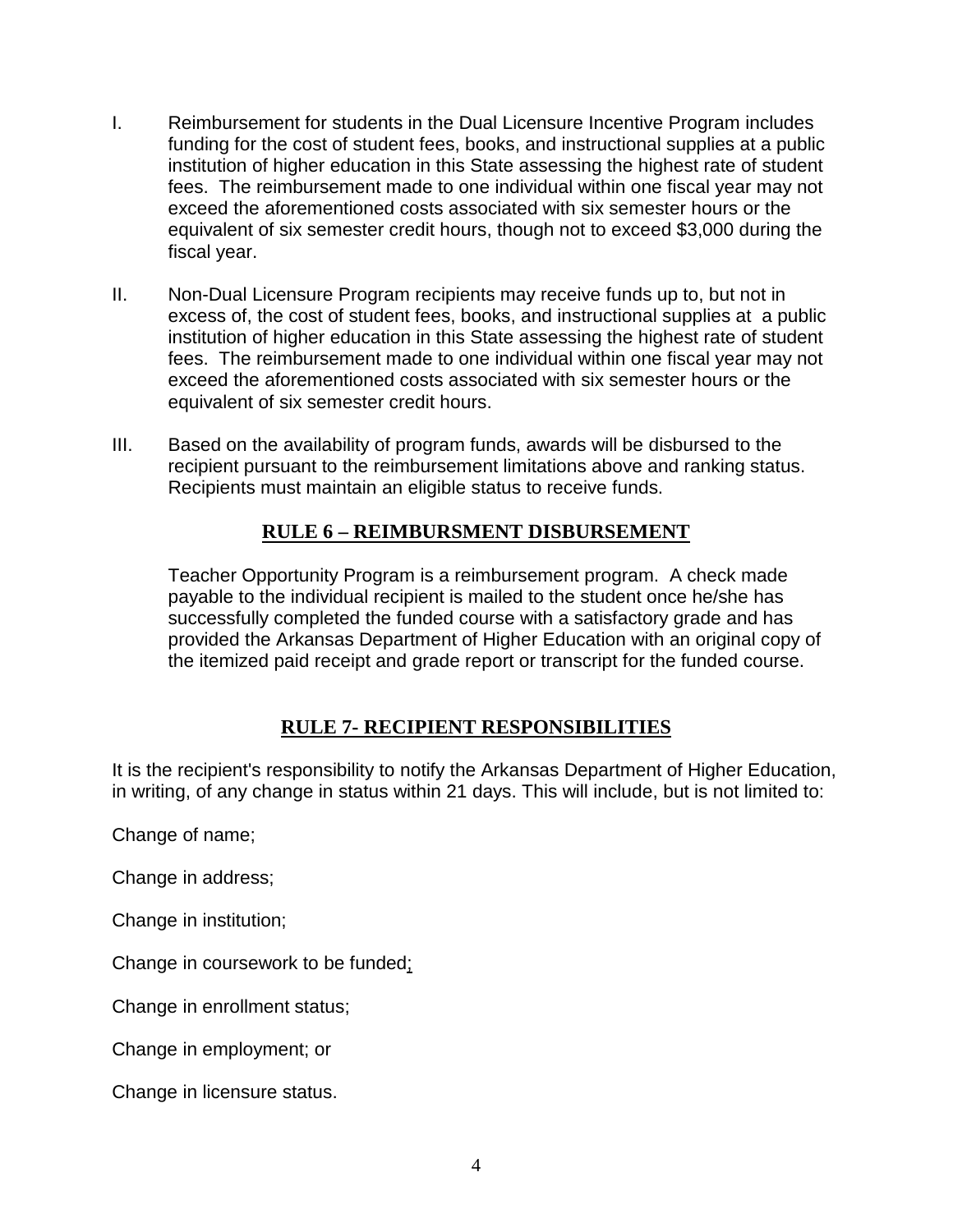Failure to notify the Arkansas Department of Higher Education of a change in status may affect future eligibility or collection status.

### **RULE 8 - PROGRAM DEFINITIONS**

The following definitions are used in the Teacher Opportunity Program (TOP):

| Academic Year            | A measure of the academic work to be<br>accomplished by the recipient. The academic year<br>is defined as fall, spring, and summer semesters, in<br>that order.                                                                                                                                                                                                                                                                                                                                                                                                                                                                                                                        |
|--------------------------|----------------------------------------------------------------------------------------------------------------------------------------------------------------------------------------------------------------------------------------------------------------------------------------------------------------------------------------------------------------------------------------------------------------------------------------------------------------------------------------------------------------------------------------------------------------------------------------------------------------------------------------------------------------------------------------|
| <b>Arkansas Resident</b> | to be considered an Arkansas resident by ADHE, an<br>applicant must be an Arkansas resident for twelve<br>(12) months prior to the application deadline for the<br>financial aid program. Further, the recipient may be<br>asked to provide evidence of a permanent<br>connection with the State of Arkansas. ADHE will<br>look to one or more of the following to determine<br>residency in those cases:<br>(A) Valid Arkansas Driver's License;<br>(B)Proof of payment for Arkansas personal and/or<br>real taxes for previous year;<br>(C)Proof of Arkansas vehicle registration;<br>(D)Proof of Arkansas voter registration; and<br>(E)Other forms of proof of Arkansas residency. |
| Approved Institution     | An Arkansas postsecondary public or private<br>college, university, or school that is currently<br>accredited by a nationally recognized accrediting<br>agency or association that has a teacher licensure<br>program where those courses are directly creditable<br>toward teacher licensure in a baccalaureate<br>institution. The institution must not discriminate<br>against applicants, or employees on the basis of<br>race, color, religion, sex, age, handicap, or national<br>origin, consistent with the provisions of applicable<br>state and federal laws.                                                                                                                |
| <b>Award Year</b>        | The award year begins on July 1 of one calendar<br>year, and extends to June 30 of the next calendar<br>year.                                                                                                                                                                                                                                                                                                                                                                                                                                                                                                                                                                          |